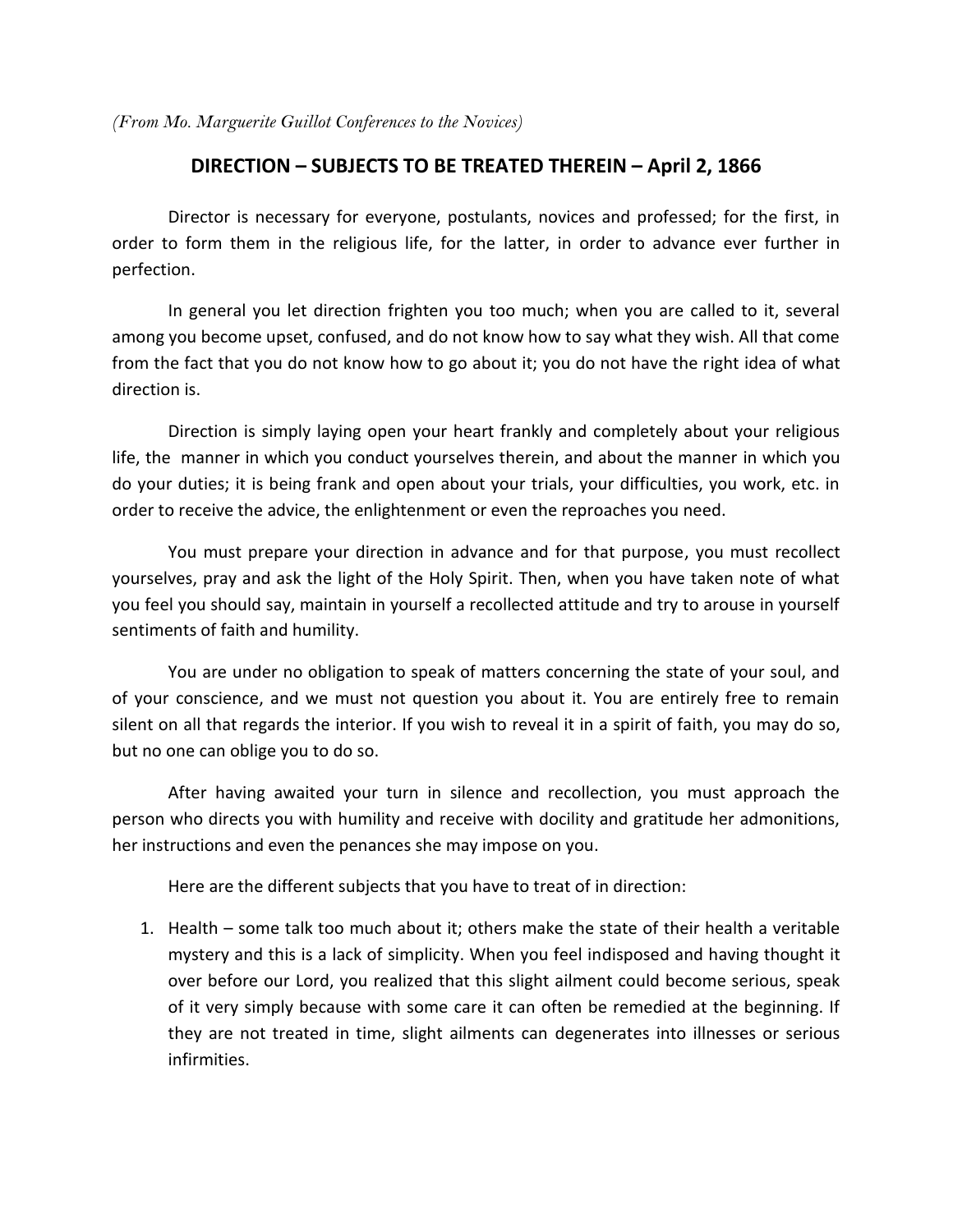But do not be too concerned about passing discomforts that soon disappear with a little rest. Make known the state of your health; you must do so in order that I may know the kind of employments to give you, or those from which I must remove you.

2. Prayer – which for us is adoration. You would do well to say how you make it, how you prepare for it, what difficulties you encounter, or what troubles assail you therein; you must say if prayer is easy, if it is consoling or troubling, it is distracted and difficult, and to what causes you attributed this state. We shall teach you how to bear these feelings if they are trials, or we shall indicate what you have to do if they are the result of some faults; we may even forewarn you, if it be necessary, against illusions of the imagination and self-love.

Finally, you will receive all the advice you need to learn to equip yourselves well of this, your primary duty.

- 3. The Rule: Say how you observe it and mention the points on which you recognize that you are at fault; say whether these negligence are habitual or accidental. Say what are the points that you find hardest to observe and for what reason. In this manner, we can help you to correct yourselves while if you do not make these things known, it would be to the detriment of your souls.
- 4. The Employments: You must say how you do your work and with what dispositions of submission you perform it. Also mention the attraction or repugnance that you feel in fulfilling these employments.
- 5. Mutual Support: Say in what manner you conduct yourselves with your Sisters, whether you have difficulty in getting along with some of them, and whether there are some with whom you are less at ease, for this might come from a sympathy or antipathy that would have to be corrected.
- 6. Character defects: We all have our individual character which has its defects that we must combat. Some are astonishingly sensitive and are always giving endless reasons to prove they are not sensitive; others are impatient, others sulky, cross, etc. At direction you must study your character and say what you know about it so that the person directing you may be able to help you to correct your faults.

You understand my dear Sisters that you must not wish to treat all these subjects at each direction; you must concentrate on the one that seems most important. Finally, whatever subject you may choose, speak simply and clearly about it. There are some who speak a lot and say nothing, who repeat the same thing several times, who mix one thing with another, tiring themselves uselessly. Do not be like that: say what you have to say and when the question has